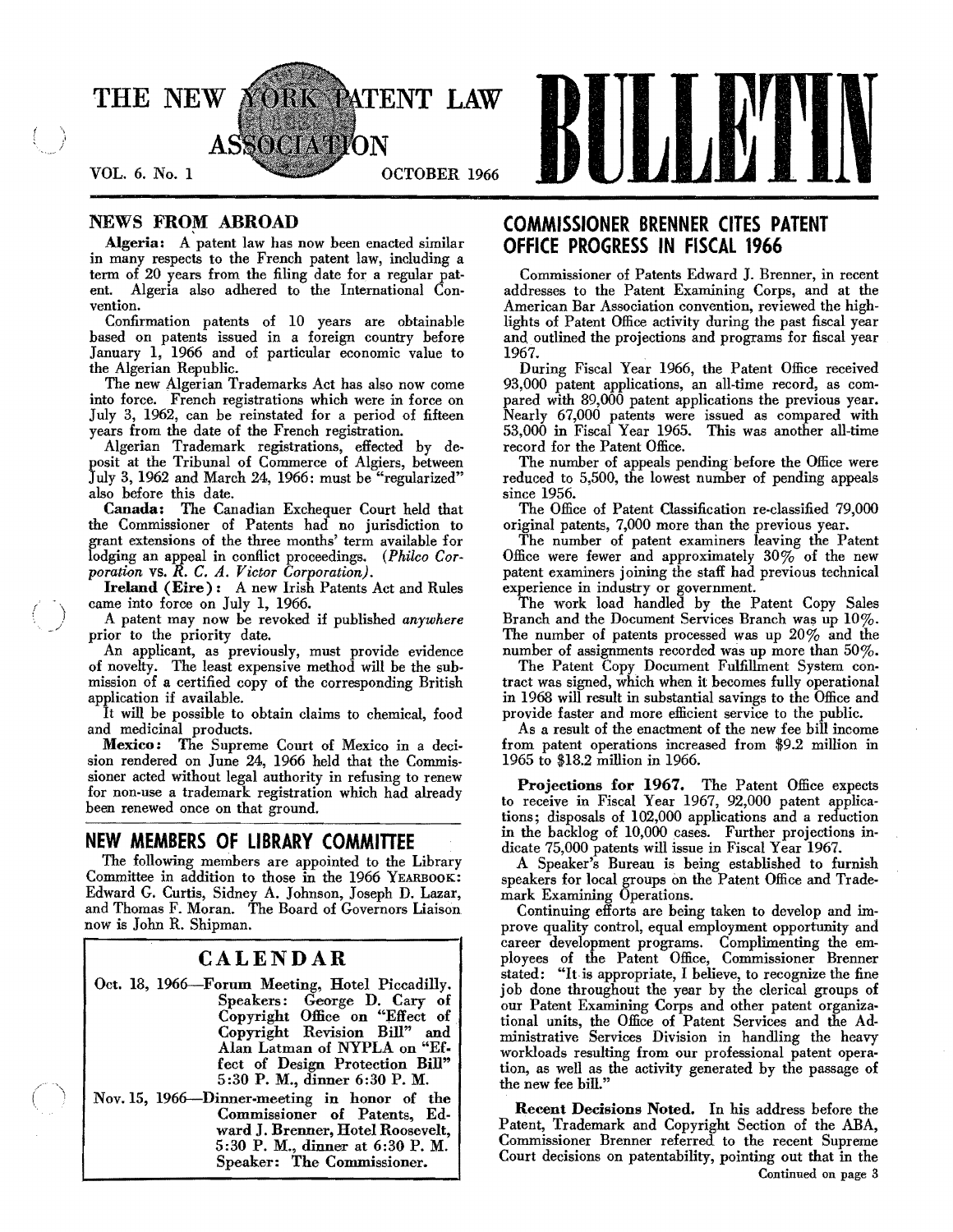# *Commen to from member6*

Editor, NYPLA BULLETIN

The May, 1966 issue of your excellent "Bulletin" reports toward the bottom of the first column the change in forms for trademark cases recently announced by the Patent Office, and adopts verbatim the Patent Office's instruction that the application for trademark registration is to terminate with an "acknowledgment in the form  $(\text{etc.})$ ".

The Ohio form of acknowledgment is:

 $-$ Individual: State of ......., county of ....... ss: Before me, a notary public (or justice of the peace, etc.), in and for said county, personally appeared the above named ......., who acknowledged that he (she or they) did sign the foregoing instrument, and that the same is his (her or their) free act and deed. In testimony whereof, I have hereunto subscribed my. name at......., this....... day of.......,  $19$ ...... Notary Public

(Ohio Law Digest: Martindale-Hubbell 1966, p. 1558)

My recollection is that the New York form was somewhat similar except that it ordinarily required the acknowledgment of the Secretary, in addition to an executive officer, and that their addresses be included.

In any event, an acknowledgment is a wholly different animal from a jurat, as is clear from checking the respective definitions in Black or Bouvier. As indicated in the enclosed correspondence the Patent Office apparently does not care, but perhaps the trademark committee of your association will. Even on the face of the amended rules, forms 4.14, 4.15 and 4.16 instruct "Use jurat from rule 4.1", but form L does not have a jurat; it has an acknowledgment.

Someone not familiar with trademarks could be misled, and the "Bulletin" may want to draw the matter to their attention.

-DAILEY BUGG

### PERIOD BETWEEN FINAL FEE (AND ISSUE INCREASED

According to a notice currently attached to Notices of Allowance from the Patent Office, applicants and attorneys can anticipate a period of 14 to 15 weeks to elapse after the final fee payment before the patent will be issued. An increase in workload caused the increase from the prior processing period of 6 to 7 weeks. The new time schedule will be in effect until further notice.

### GOLF OUTING WINNERS

The annual NYPLA golf outing this past June was well attended and the many golfers found the Knollwood Country Club course in fine shape\_ The excellent weather contributed to the success of the event.

Al Fey's low gross of 78 carried off the Governor's Cup, while Eric Waters and Clyde Metzker took the awards for low net, Class A and Class B, respectively. Other prizewinners were: Roe McBurnett, second low gross; Les Taggart, second low net, Class A; Charles Baxley, second low net, Class B; W. Crowley, low gross guest; Stan Raub, low net guest; Mary Walsh, low gross ladies; Cathy McElwain, low net ladies; Fritz Kump, putting; and Ronald Ball, nearest to pin.

The presentations were made at the dinner-dance that evening. Music was provided by the Ben Cutler orchestra.

# OUT-OF-STATE ATTORNEY ALLOWED fEES fOR SERVICES IN NEW YORK

The Second Circuit Court of Appeals has affirmed the decision of the District Court for the Southern District of New York, holding that an attorney not admitted to practice in New York or *pro hac vice* in the local District Court, but duly admitted in his home State, is entitled to all his fees for his advice and assistance relating to questions of Federal law involved in the action. *Spanos* v. *Skouras Theatre Corp.,* 35 U. S. Law Week 2091 F. 2d.

The defendant had persistently urged the plaintiff, a California attorney, to assist local counsel in anti-trust litigation pending in the N. Y. District Court and ultimately overcame his hesitancy to do so. In later refusing to pay for the legal services rendered by the plaintiff, the defendant contended that Section 270 of the New York Penal Law, which prohibits the unauthorized practice of law, applied and justified his refusal to pay. Both the District Court and the Court of Appeals refused to accept this argument and found the Federal law to be overriding. Judge Friendly, speaking for the majority, noted:

"We are persuaded, however, that where a right has been conferred on citizens by federal law the constitutional guarantee against its abridgment must be read to include what is necessary and appropriate for its assertion. In an age of increasing specialization and high mobility of the Bar, this must comprehend the right to bring to the assistance of an attorney admitted in the resident state a lawyer licensed by 'public act' of any other State who is thought best fitted for the task, and to allow him to serve in whatever manner is most effective, subject only to valid rules, of course, as to practice before them.'

In this case, admission of the plaintiff for purposes of the particular case in the District Court had not been moved by defendant's local counsel. However, no actual court appearances had been made by the plaintiff.

In a vigorous dissent, Chief Judge Lombard and Judge Smith contended that the plaintiff's failure to comply with the Southern District rules and be admitted for purposes of the action was such a violation of both the court rules and the public policy of the State as to outweigh any federal considerations.

## BOOKLET ON PATENT CLASSIFICATION RELEASED

A new publication, *"Development and Use of Patent Classification Systems",* was recently announced by Commissioner Brenner, to stimulate public use of the vast reservoir of applied technology available at the U. S. Patent Office.

This 200 page guide, available from the Superintendent of Documents, Government Printing Office, Washington, D. C. 20402 for \$1.50, furnishes details and illustrations on how the U. S. Patent Classification Systems are presently organized, and bases and techniques used in developing and administering the system.

The booklet explains the present classification as a systematic arrangement of subject matter to facilitate the -selective retrieval of such scientific and technological information when desired.

The publication was prepared by a group of four patent classifiers Ivan R. Lady, Joseph R. Leclair, Irving J. Rotkin, and Herbert S. Vincent under the direction and supervision of George A. Gorecki, Director of the Office of Patent Classification.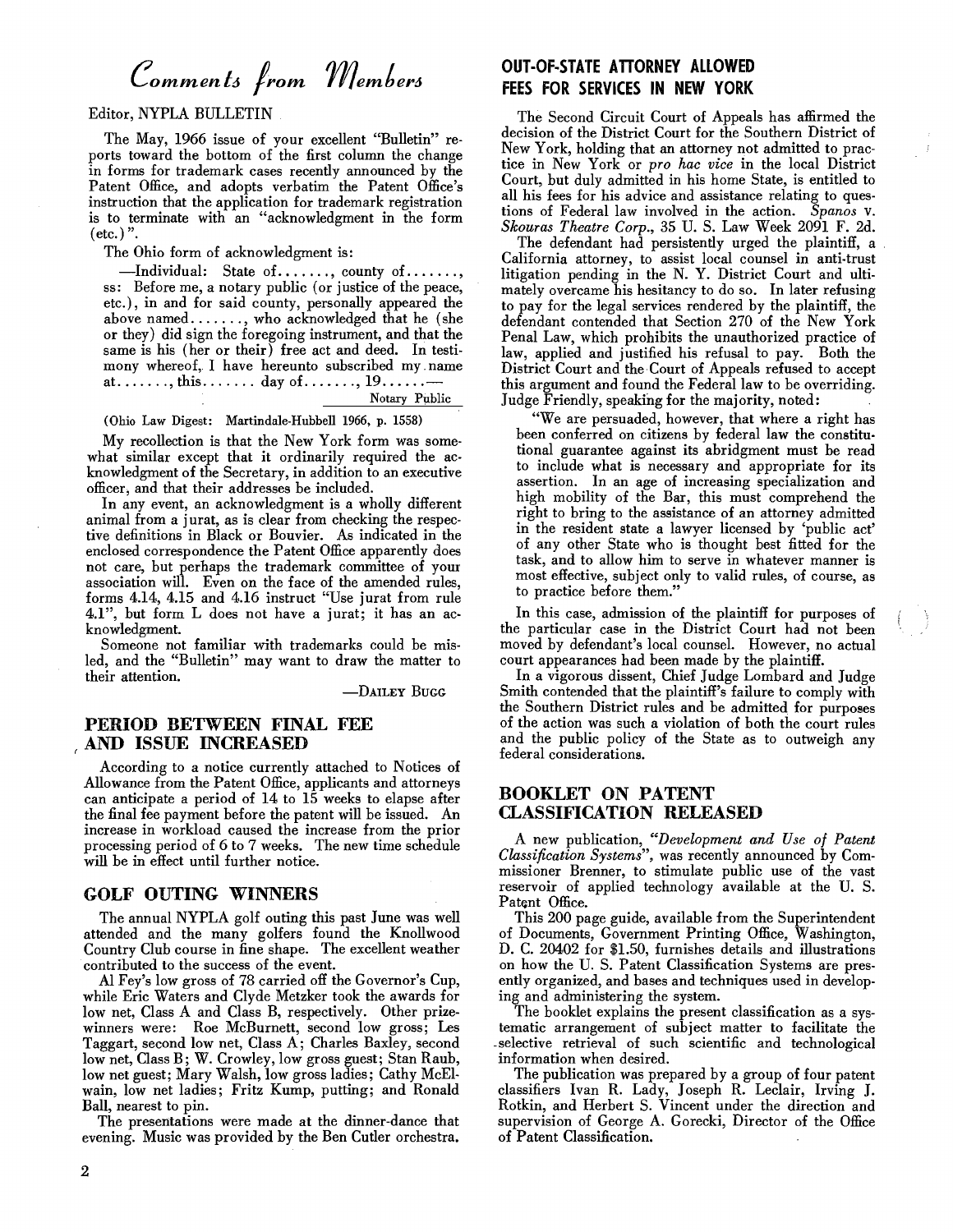# **THE BOARD OF GOVERNORS**

Your Board of Governors held a meeting on August 30th at which it noted with regret the death of Ralph L. Chappell, a past president and member of the Board of Governors and passed the following resolution:

"Be it resolved by the Board of Governors of The New York Patent Law Association:

"We have noted with deep regret the death of our esteemed colleague and past president, Ralph L. Chappell. Mr. Chappell served his profession and this association with distinction and highest honor. We extend to his family and his partners our sincerest sympathy for the loss they have suffered."

The new membership class of *Retired Member* was discussed and annual dues of \$5 were set by the Board for this membership. Any revisionary action on dues for *Associate Members* and for *Active Members* admitted to practice for less than five years, was deferred.  $\bullet \bullet \bullet \text{ In}$ line with the policy to make Association affairs selfsustaining, the recommendation of the meetings committee that the dinner-dance charge be increased to \$25 per couple was noted.  $\bullet \bullet \bullet$  The majority of the meetings committee favors continuing the recent format of the annual Waldorf dinner by continuing to provide a noted speaker rather than professional entertainment as has been suggested by some members.

A question was raised at a previous Board meeting as to whether the completion of a suitable questionnaire by our membership might be useful to the President's Commission. Informal approaches to Commission members and the Commission's staff indicate that such a questionnaire would not be useful or welcome at this time. The Board therefore concluded that no questionnaire would be circulated. It was suggested that further discussion may be in order after the preliminary report of the Commission is made public.

In a discussion of his committee appointments and the duties of the committees, President Johnston mentioned that the Committee on Economic Matters is considering revision of the Association's disability insurance plan, and the adoption of a plan providing professional liability insurance to members. • • • The Library Committee has been requested to assume the function of office-keeping, etc. in connection with the Association's Library and Conference Room at the Columbia Club.

## RALPH L. CHAPPELL

The members of the New York Patent Law Association were saddened by the death of Ralph L. Chappell on August 29, 1966. The untimely death of Mr. Chappell came only two years after his term as President of the Association.

Mr. Chappell, who was born in Kalamazoo, Michigan, received his college degrees from Cornell University and his law degree from Harvard.

As a Commander in the Naval Reserve during the Second World War, he served as director of the Patent Division of the Office of Research and Inventions and was awarded the Legion of Merit.

Mr. Chappell, in addition to his many services to our Association, was also a member of the American Bar Association and the American Patent Law Association.

#### **MADRID** ARRANGEMENT TO BE RESTUDIED

The NYPLA Subcommittee on Foreigu Trademarks, on June 22, 1966, conducted a mail poll of its members on the question of United States adherence to the Madrid Arrangement. Two members voted for immediate adherence, 4 voted against adherence under present circumstances and 8 voted to study the question further. It was the consensus of the Subcommittee that the question warrants further consideration and that it would be premature for the Subcommittee to make a recommendation for or against adherence. Meetings of the Subcommittee are scheduled for this fall.

Previous Recommendation. The 1965-66 Subcommittee on Foreign Trademarks recommended to the NYPLA Board of Governors on February 8, 1966 that the Association take a stand opposing U. S. adherence to the Madrid Arrangement under present circumstances. (See BUllETIN, Vol. 5, No.6, March, 1966) The Board voted to recommit the question of adherence to the Subcommittee for clarification. The Subcommittee's Annual Report dated May 20, 1966 failed to report any further action.

No Stand by ABA Section on Patent, Trademark and Copyrights. The American Bar Association's Committee on International Treaties and Laws reported at the August 5-11, 1966 Annual Meeting of the ABA that of 25 members polled, 18 voted against immediate U. S. adherence to the Madrid Arrangement, 2 definitely voted for immediate adherence, 2 voted apparently for immediate adherence and 3 sustained. However, the Committee Report suggested that further study of the question was warranted. No resolution was introduced at the Meeting.

The September, 1965 and May, 1966 issues of the Trademark Reporter contain a text of the Madrid Arrangement, Act of Nice, and discuss positions pro and con of the question of U. S. adherence to the Madrid Arrangement.

## COMMISSIONER BRENNER CITES PATENT OFFICE PROGRESS IN FISCAL 1966.

Continued from page 1

two cases in which the Patent Office was directly involved, its position was upheld.

He continued:

"I have emphasized to all of our patent examiners the important responsibility they carry in making sure that the standard of patentability enunciated by the Supreme Court and by the Congress is applied *in each and every case.* In order to further clarify Office policy on this important aspect of patent examination, I have recently instructed the Patent Examining Corps that any application covering an invention of doubtful patentability should not be allowed, unless and until such doubt is removed in the course of examination and prosecution, since otherwise the resultant patent would not justify the statutory presumption of validity, nor would it 'strictly adhere' to the requirements laid down by Congress in the 1952 Act as interpreted by the Supreme Court. Our objective, the timely issuance of valid patents is in the best interest of the inventor, the scientific community, industry, the patent system and the Patent Office."